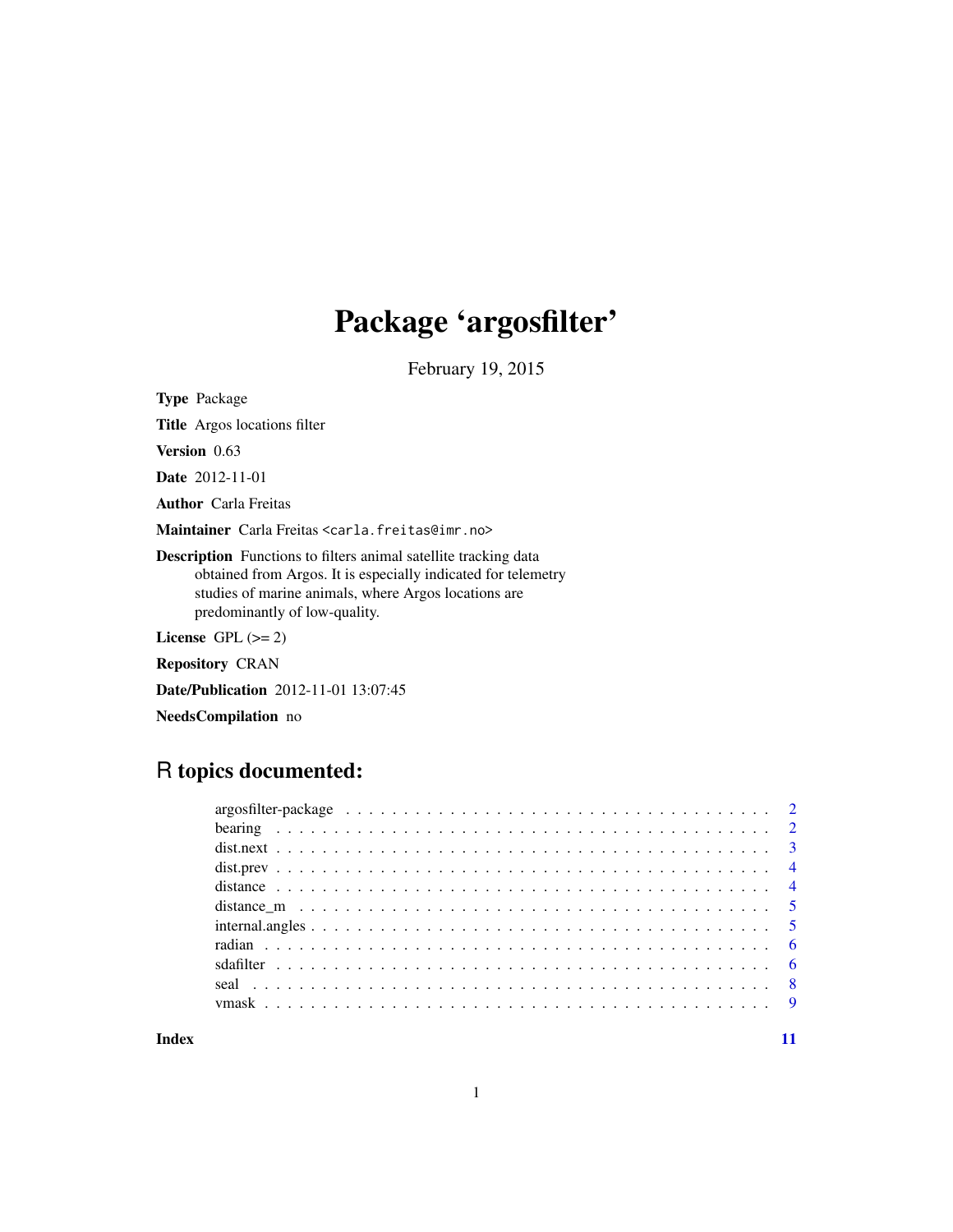<span id="page-1-0"></span>argosfilter-package *Argos locations filter*

# Description

Functions to filter animal satellite tracking data obtained from Argos. It is especially indicated for telemetry studies of marine animals, where Argos locations are predominantly of low-quality.

# Details

| Package: | argosfilter   |
|----------|---------------|
| Type:    | Package       |
| Version: | 0.62          |
| Date:    | 2012-11-01    |
| License: | $GPL$ $(>=2)$ |

## Author(s)

Carla Freitas <carla.freitas@imr.no> Maintainer: Carla Freitas <carla.freitas@imr.no>

<span id="page-1-1"></span>bearing *Bearing between geographical locations*

# **Description**

Function bearing calculates the bearing, in degrees, between two geographical locations. Function bearingTrack calculates the bearing between a sequence of locations.

# Usage

```
bearing(lat1, lat2, lon1, lon2)
bearingTrack(lat, lon)
```
# Arguments

| lat1 | latitude of the first location, in decimal degrees   |
|------|------------------------------------------------------|
| lat2 | latitude of the second location, in decimal degrees  |
| lon1 | longitude of the first location, in decimal degrees  |
| lon2 | longitude of the second location, in decimal degrees |
| lat  | vector of latitudes, in decimal degrees              |
| lon  | vector of longitudes, in decimal degrees             |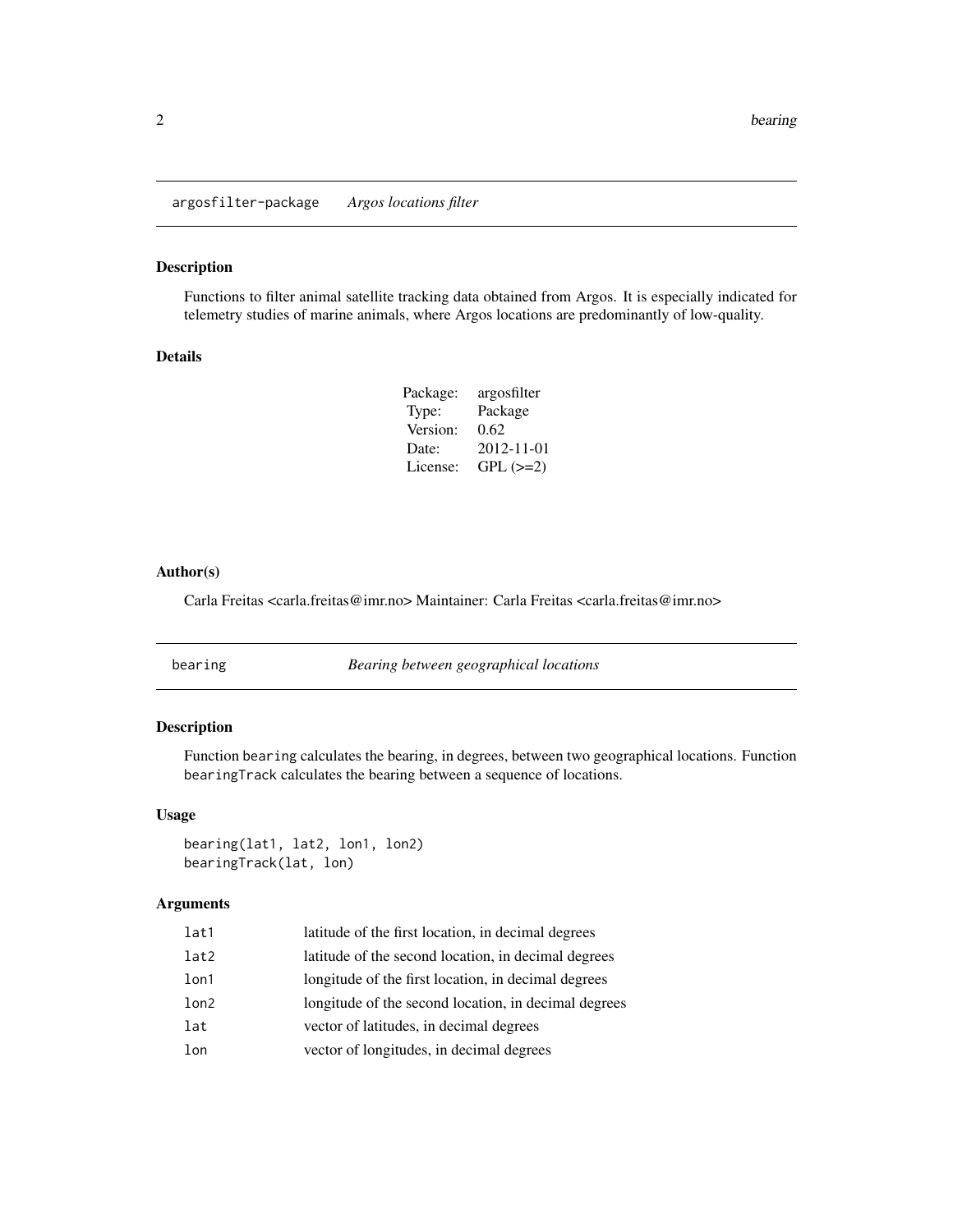#### <span id="page-2-0"></span>dist.next 3

# Details

Bearings are calculated using spherical trigonometry. Formulas are given in Zwillinger (2003).

#### Value

bearing returns the bearing, in degrees, between the first location and the second location. 0 is North. bearingTrack returns a vector of bearings between the sequence of locations.

#### Author(s)

Carla Freitas

# References

Zwillinger D. (2003) *Standard Mathematical Tables and Formulae*, 31st edition. Chapman & Hall/CRC, Boca Raton, FL.

# See Also

[distance](#page-3-1)

# Examples

```
# Bearing between two geographical locations:
lat1<-rnorm(1,80)
lat2<-rnorm(1,80)
lon1<-rnorm(1,20)
lon2<-rnorm(1,20)
bearing(lat1,lat2,lon1,lon2)
# Bearing between a sequence of 10 geographical locations:
lat<-rnorm(10,80)
lon<-rnorm(10,20)
bearingTrack(lat,lon)
```
dist.next *Internal function for package argosfilter*

#### Description

Internal function for package argosfilter

#### Details

This function is not to be called by the user.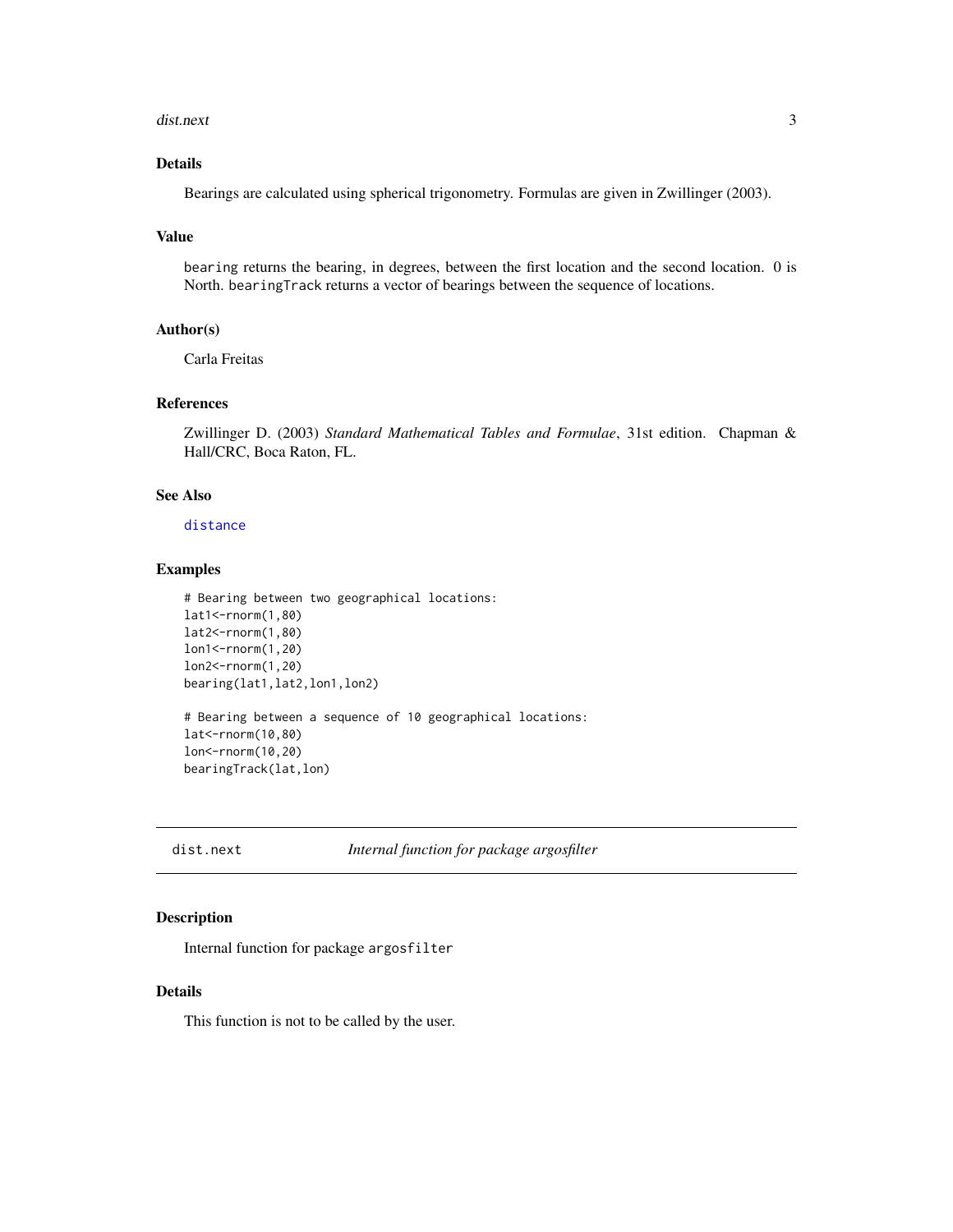<span id="page-3-0"></span>

# Description

Internal function for package argosfilter

#### Details

This function is not to be called by the user.

<span id="page-3-1"></span>distance *Great circle distance between geographical coordinates*

#### Description

Function distance calculates the distance, in km, between two geographical locations following the great circle route. Function distanceTrack calculates the distance, in km, between a sequence of locations.

# Usage

distance(lat1, lat2, lon1, lon2) distanceTrack(lat,lon)

# Arguments

| lat1 | latitude of the first location, in decimal degrees   |
|------|------------------------------------------------------|
| lat2 | latitude of the second location, in decimal degrees  |
| lon1 | longitude of the first location, in decimal degrees  |
| lon2 | longitude of the second location, in decimal degrees |
| lat  | vector of latitudes, in decimal degrees              |
| lon  | vector of longitudes, in decimal degrees             |

#### Details

Distances are calculated using spherical trigonometry. See details on formulae in Zwillinger (2003).

#### Value

distance returns the distance between the two locations. distanceTrack returns a vector of distances between the sequence of locations. In both cases, distances are given in km.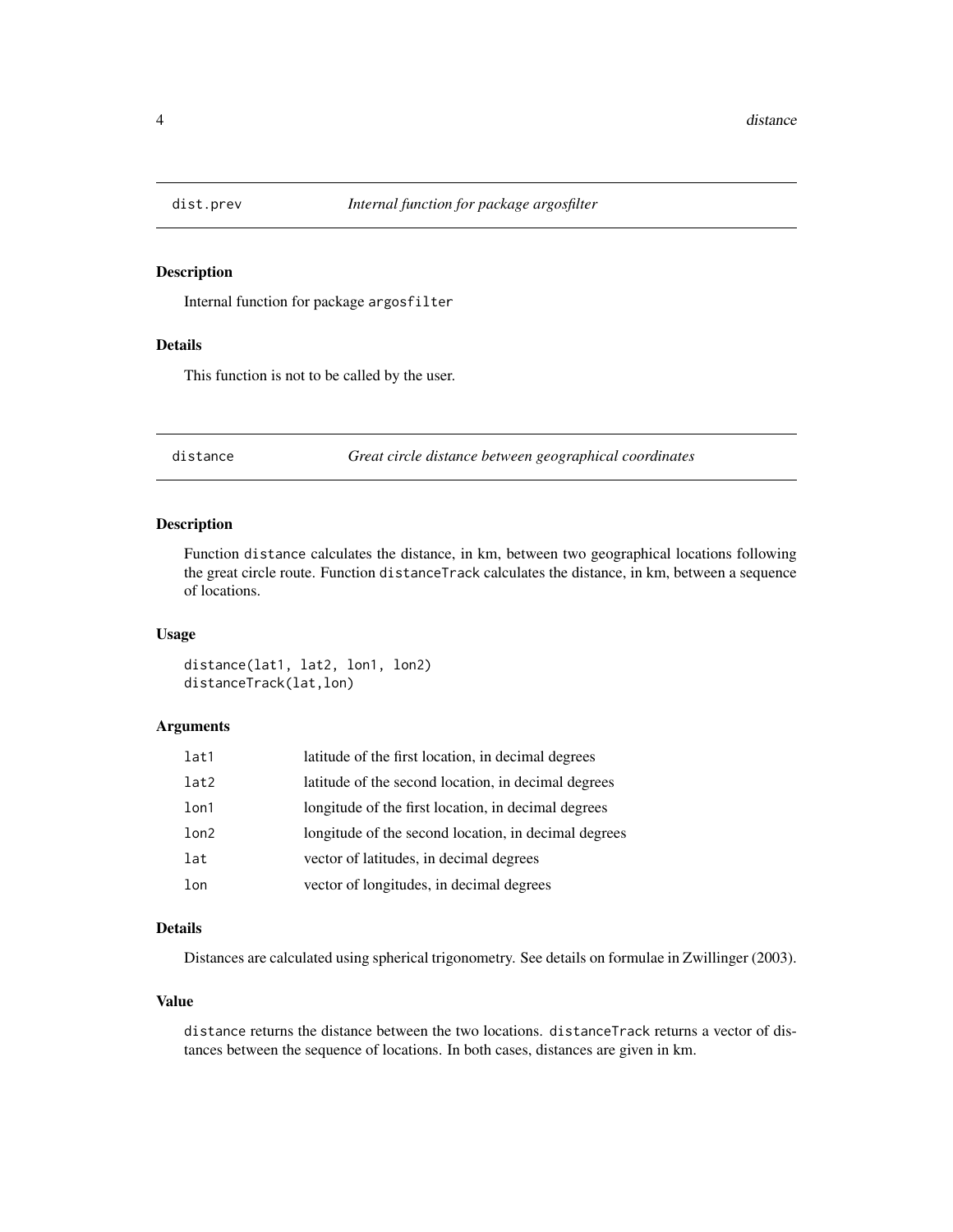# <span id="page-4-0"></span>distance\_m 5

# Author(s)

Carla Freitas

# References

Zwillinger D. (2003) *Standard Mathematical Tables and Formulae*, 31st edition. Chapman & Hall/CRC, Boca Raton, FL.

# See Also

[bearing](#page-1-1)

# Examples

```
# Distance between two geographical locations
lat1<-rnorm(1,80)
lon1<-rnorm(1,20)
lat2<-rnorm(1,80)
lon2<-rnorm(1,20)
distance(lat1,lat2,lon1,lon2)
# Distance between a sequence of 10 geographical locations:
lat<-rnorm(10,80)
```

```
lon<-rnorm(10,20)
distanceTrack(lat,lon)
```
distance\_m *Internal function for package argosfilter*

# Description

Internal function for package argosfilter

#### Details

This function is not to be called by the user.

internal.angles *Internal function for package argosfilter*

#### Description

Internal function for package argosfilter

# Details

This function is not to be called by the user.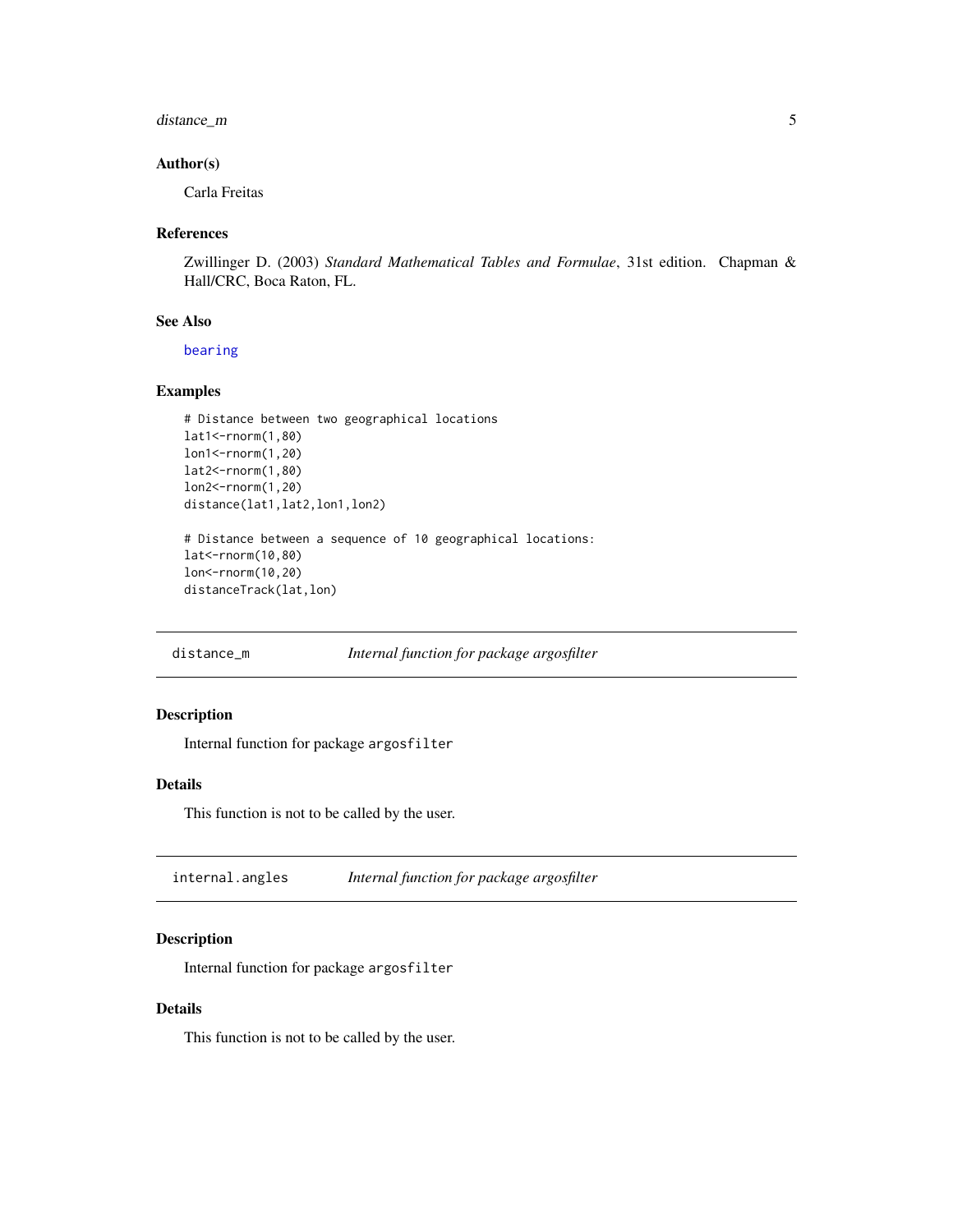<span id="page-5-0"></span>

# Description

Converts degrees to radians

# Usage

radian(degree)

# Arguments

degree vector of values in degrees

# Value

Returns a vector of values in radians.

# Author(s)

Carla Freitas

# Examples

```
# Convert latitudes and longitudes from decimal degrees to radians
lat<-rnorm(10,80)
lon<-rnorm(10,20)
lat_rad<-radian(lat)
lon_rad<-radian(lon)
```
<span id="page-5-1"></span>sdafilter *Filter Argos locations*

# Description

This function filters location data obtained from Argos, using the Freitas et al. (2008) algorithm.

# Usage

```
sdafilter(lat, lon, dtime, lc, vmax = 2, ang = c(15, 25), distlim = c(2500, 5000))
```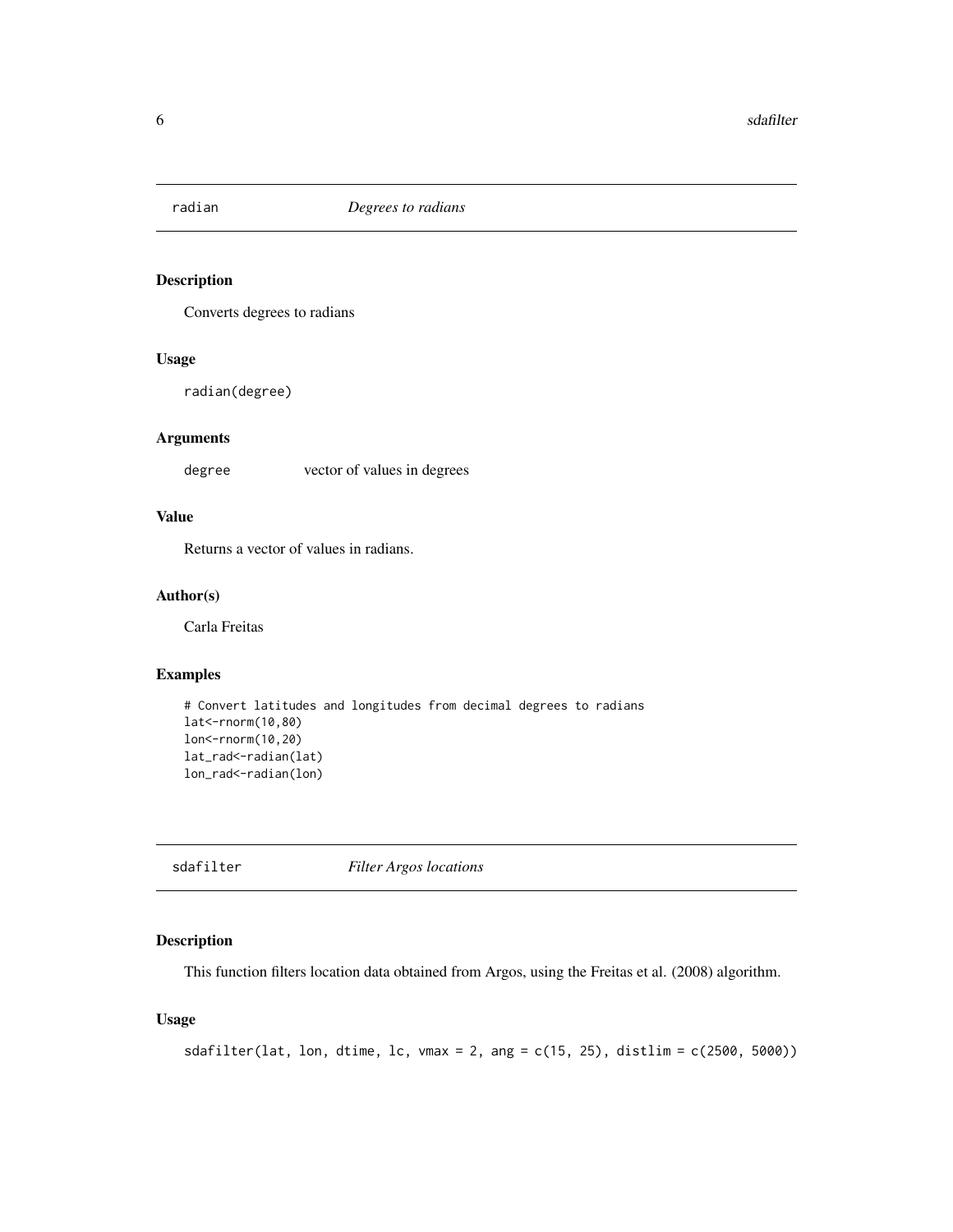#### <span id="page-6-0"></span>sdafilter **7**

#### Arguments

| lat     | a numeric vector of latitudes, in decimal degrees                                                                      |
|---------|------------------------------------------------------------------------------------------------------------------------|
| lon     | a numeric vector of longitudes, in decimal degrees                                                                     |
| dtime   | a vector of class POSIX ct with date and time for each location                                                        |
| lc      | a numeric or character vector of Argos location classes. Argos locations Z can<br>be entered as " $Z$ ", " $z$ " or -9 |
| vmax    | speed threshold, in m/s. Default is 2 m/s                                                                              |
| ang     | angles of the spikes to be removed. Default is $c(15,25)$ . No spikes are removed<br>if ang= $-1$                      |
| distlim | lengths of the above spikes, in meters. Default is $c(2500,5000)$                                                      |

# Details

Locations are filtered using the algorithm described in Freitas et al. (2008). The algorithm first removes all locations with location class Z (-9), which are the points for which the location process failed. Then all locations requiring unrealistic swimming speeds are removed, using the Mac-Connell et al. (1992) algorithm, unless the point is located at less than 5 km from the previous location. This procedure enables retaining good quality locations for which high swimming speeds result from location being taken very close to each other in time. The default maximum speed threshold is 2 m/s. The last step is optional, and enables to remove unlikely spikes from the animal's path. The angles of the spikes should be specified in ang, and their respective length in distlim. The default is  $c(15,25)$  for ang and  $c(2500,5000)$  for distlim, meaning that all spikes with angles smaller than 15 and 25 degrees will be removed if their extension is higher than 2500 m and 5000 m respectively. No spikes are removed if ang=-1. ang and distlim vectors must have the same length.

#### Value

Returns a vector with the following elements: "removed" (location removed by the filter), "not" (location not removed) and "end\_location" (location at the end of the track where the algorithm could not be applied).

#### Author(s)

Carla Freitas, with contributions from Anne Goarant and Catriona MacLeod

#### References

Freitas, C., Lydersen, C., Ims, R.A., Fedak, M.A. and Kovacs, K.M. (2008) A simple new algorithm to filter marine mammal Argos locations *Marine Mammal Science* 24:315-325.

McConnell, B.J., Chambers, C. and Fedak, M.A. (1992) Foraging ecology of southern elephant seals in relation to the bathymetry and productivity of the Southern Ocean. *Antarctic Science* 4:393- 398.

#### See Also

[vmask](#page-8-1)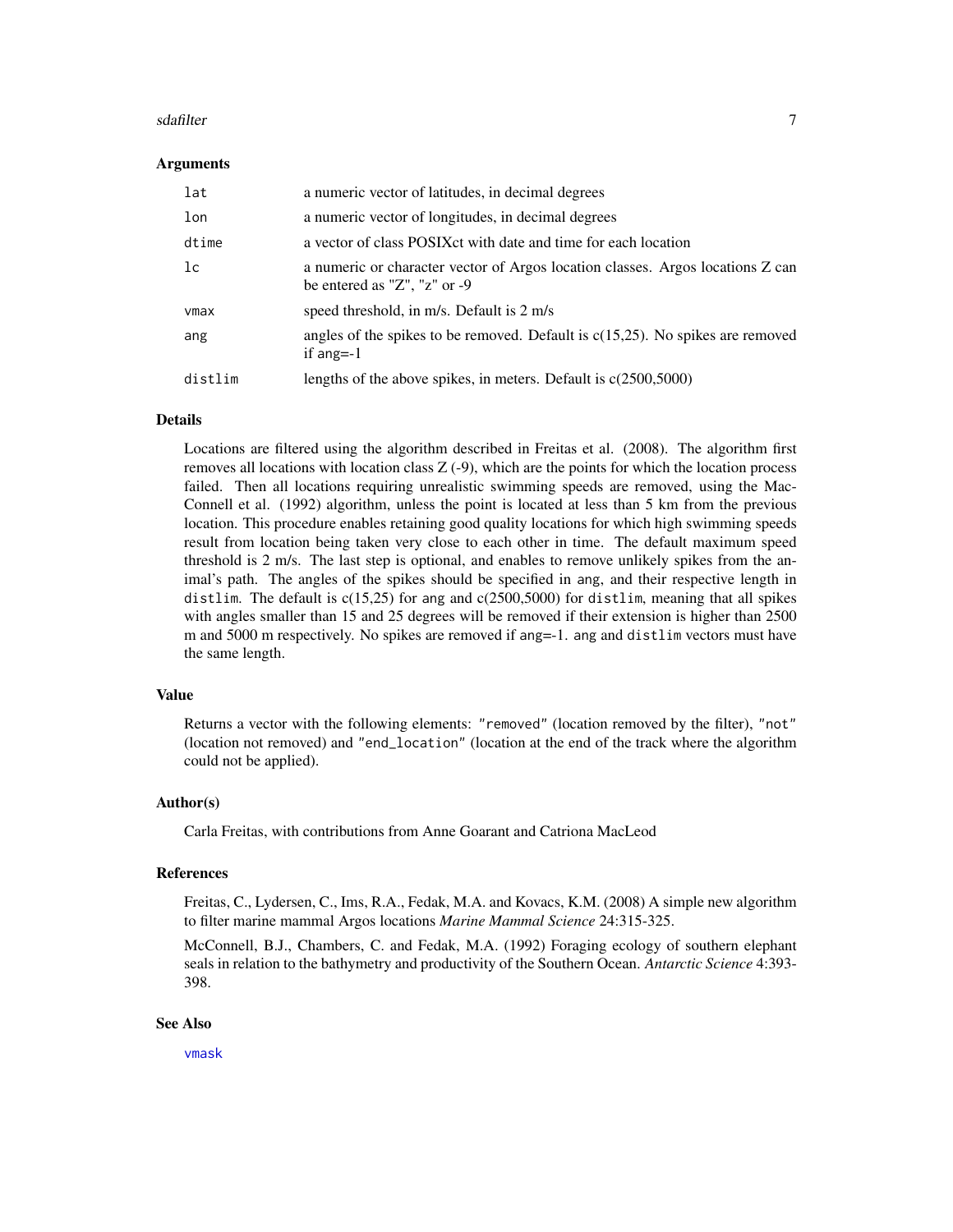8 seal and the seal of the seal of the seal of the seal of the seal of the seal of the seal of the seal of the seal of the seal of the seal of the seal of the seal of the seal of the seal of the seal of the seal of the sea

# Examples

```
data(seal)
lat<-seal$lat
lon<-seal$lon
dtime<-seal$dtime
lc<-seal$lc
# plot unfiltered data
plot(lon,lat,col="lightgrey",type="l",xlim=c(5,18), ylim=c(77.1,79.1),xlab="Longitude",ylab="Latitude")
# filter by speed only
mfilter<-vmask(lat,lon,dtime,2)
mfilter[1:10]
lines(lon[which(mfilter=="not")],lat[which(mfilter=="not")],col="red")
# filter data using sdafilter
cfilter<-sdafilter(lat, lon, dtime, lc)
cfilter[1:20]
lines(lon[which(cfilter=="not")],lat[which(cfilter=="not")],col="blue")
# check number of locations (by location class) removed by each filter
table(lc,mfilter)
table(lc,cfilter)
```
seal *Satellite tracking data from a ringed seal*

# Description

Satellite tracking data from a ringed seal tagged in Svalbard, Norway. Data were provided by C. Lydersen and K. M. Kovacs (Norwegian Polar Institute).

#### Usage

data(seal)

#### Format

A data frame with 1561 observations on the following 4 variables.

dtime a vector of class POSIXt with date and time for each location

lat a numeric vector with latitudes, in decimal degrees

lon a numeric vector with longitudes, in decimal degrees

lc a numeric vector with location classes LC (-9 refers to LC Z, -2 to LC B and -1 to LC A)

<span id="page-7-0"></span>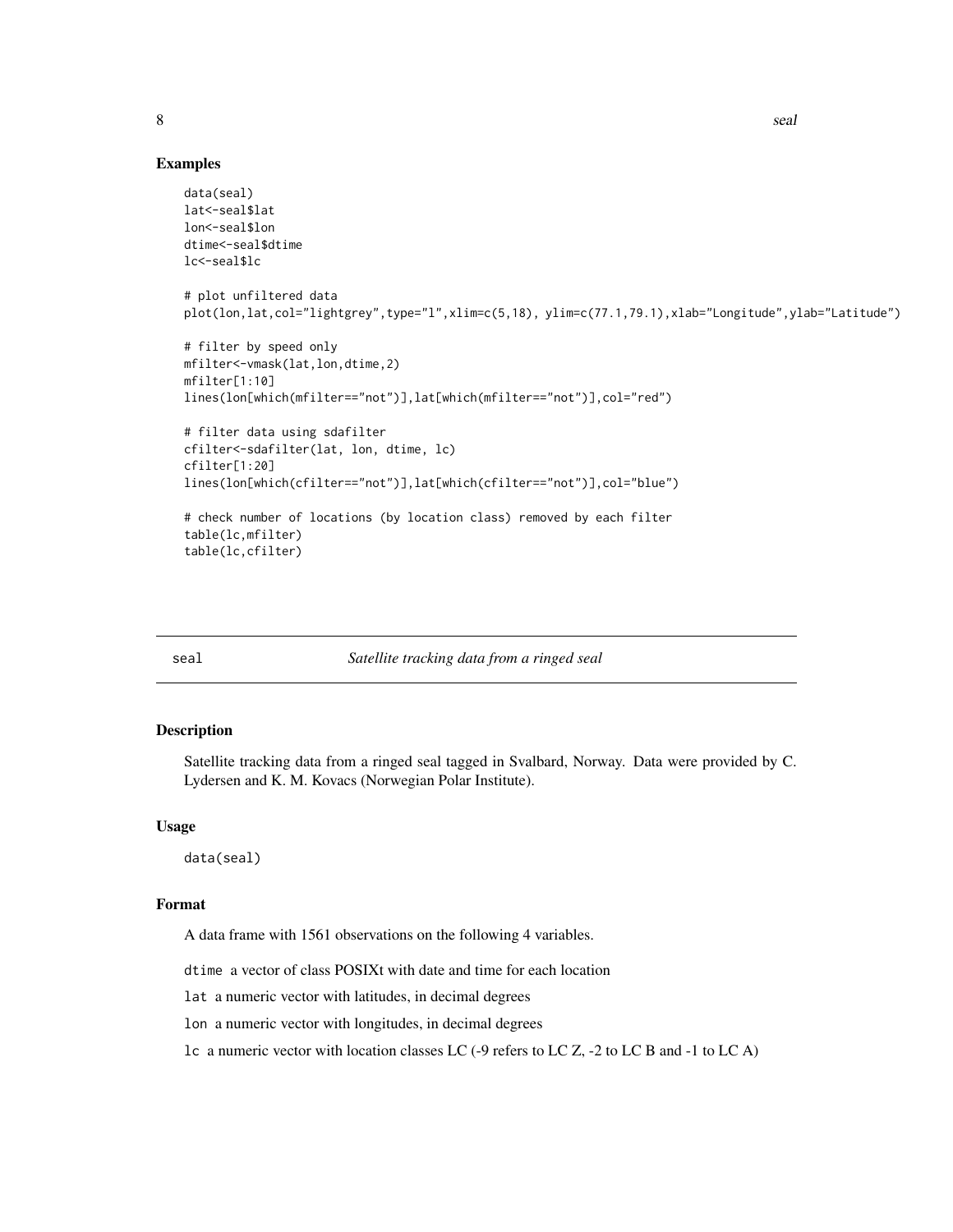#### <span id="page-8-0"></span>vmask and the set of the set of the set of the set of the set of the set of the set of the set of the set of the set of the set of the set of the set of the set of the set of the set of the set of the set of the set of the

#### Examples

```
data(seal)
lat<-seal$lat
lon<-seal$lon
# plot unfiltered data
plot(lon,lat)
```
#### <span id="page-8-1"></span>vmask *Filter locations for speed*

## Description

This function filters location data obtained from Argos, using the MacConnell al. (1992) algorithm.

#### Usage

vmask(lat, lon, dtime, vmax)

#### **Arguments**

| lat   | a numeric vector of latitudes, in decimal degrees               |
|-------|-----------------------------------------------------------------|
| lon   | a numeric vector of longitudes, in decimal degrees              |
| dtime | a vector of class POSIX ct with date and time for each location |
| vmax  | speed threshold, in m/s                                         |

#### Details

Locations are filtered using the algorithm described in MacConnell et al. (1992). Since this algorithm calculates for each location the root mean square (rms) of the speeds to the previous, 2nd previous, next and 2nd next location, high swimming speeds can be obtained for points that are adjacent to outlier locations. Therefore, when the algorithm is applied to a set of locations, only the peaks in rms (that are above the maximum speed) are removed. Other locations are not removed even if above the speed limit. rms is then recalculated n times until all locations are below the speed threshold.

#### Value

Returns a vector with the following elements: "removed" (location removed by the filter), "not" (location not removed) and "end\_location" (location at the end of the track where the algorithm could not be applied).

# Author(s)

Carla Freitas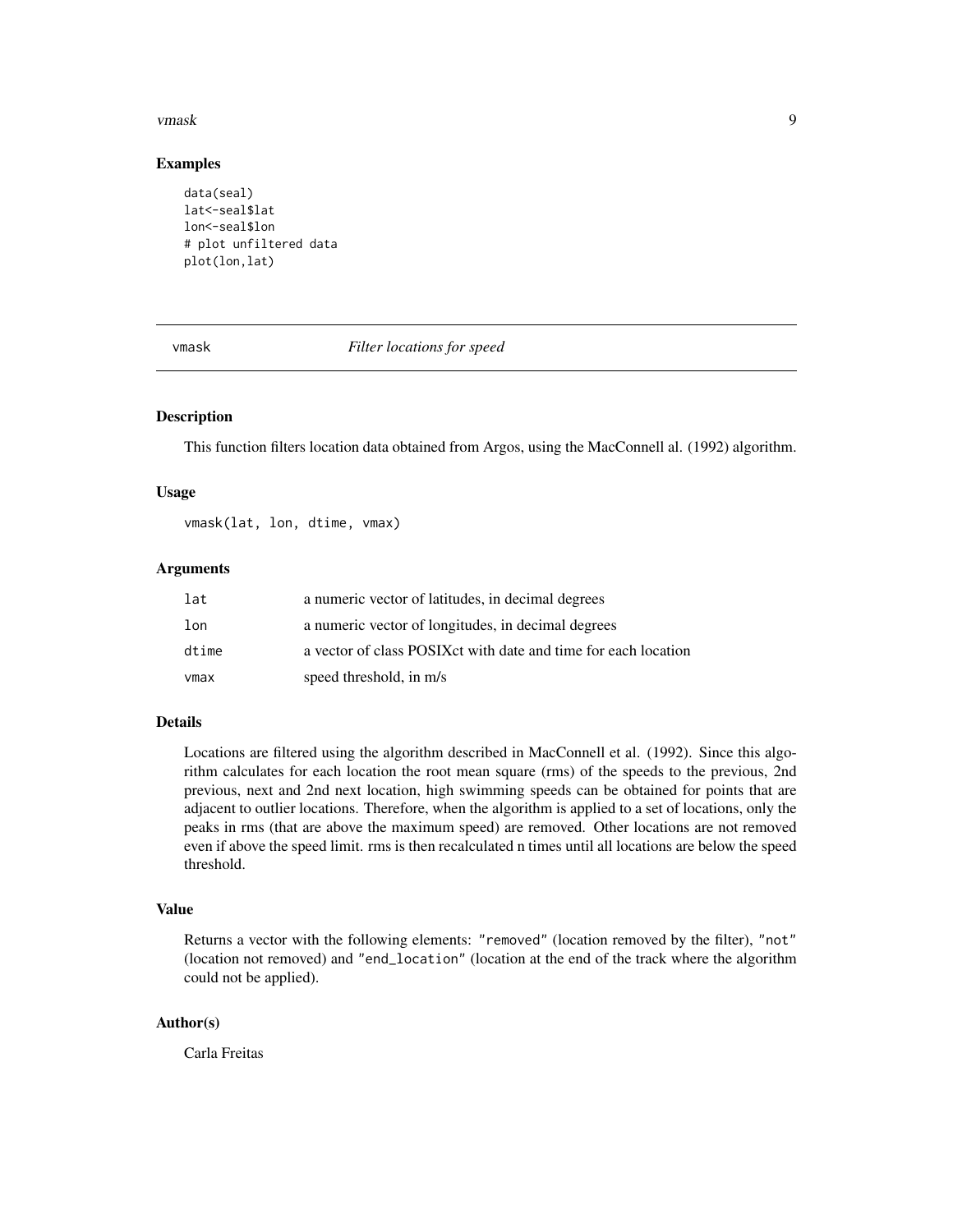# <span id="page-9-0"></span>References

McConnell, B.J., Chambers, C. and Fedak, M.A. (1992) Foraging ecology of southern elephant seals in relation to the bathymetry and productivity of the Southern Ocean. *Antarctic Science* 4:393- 398.

#### See Also

[sdafilter](#page-5-1)

# Examples

data(seal) lat<-seal\$lat lon<-seal\$lon dtime<-seal\$dtime lc<-seal\$lc

# filter by speed mfilter<-vmask(lat,lon,dtime,2)

# plot unfiltered (grey) and filtered data (green) plot(lon,lat,col="lightgrey",type="l",xlim=c(5,18), ylim=c(77.1,79.1),xlab="Longitude",ylab="Latitude") lines(lon[which(mfilter=="not")],lat[which(mfilter=="not")],col="darkgreen")